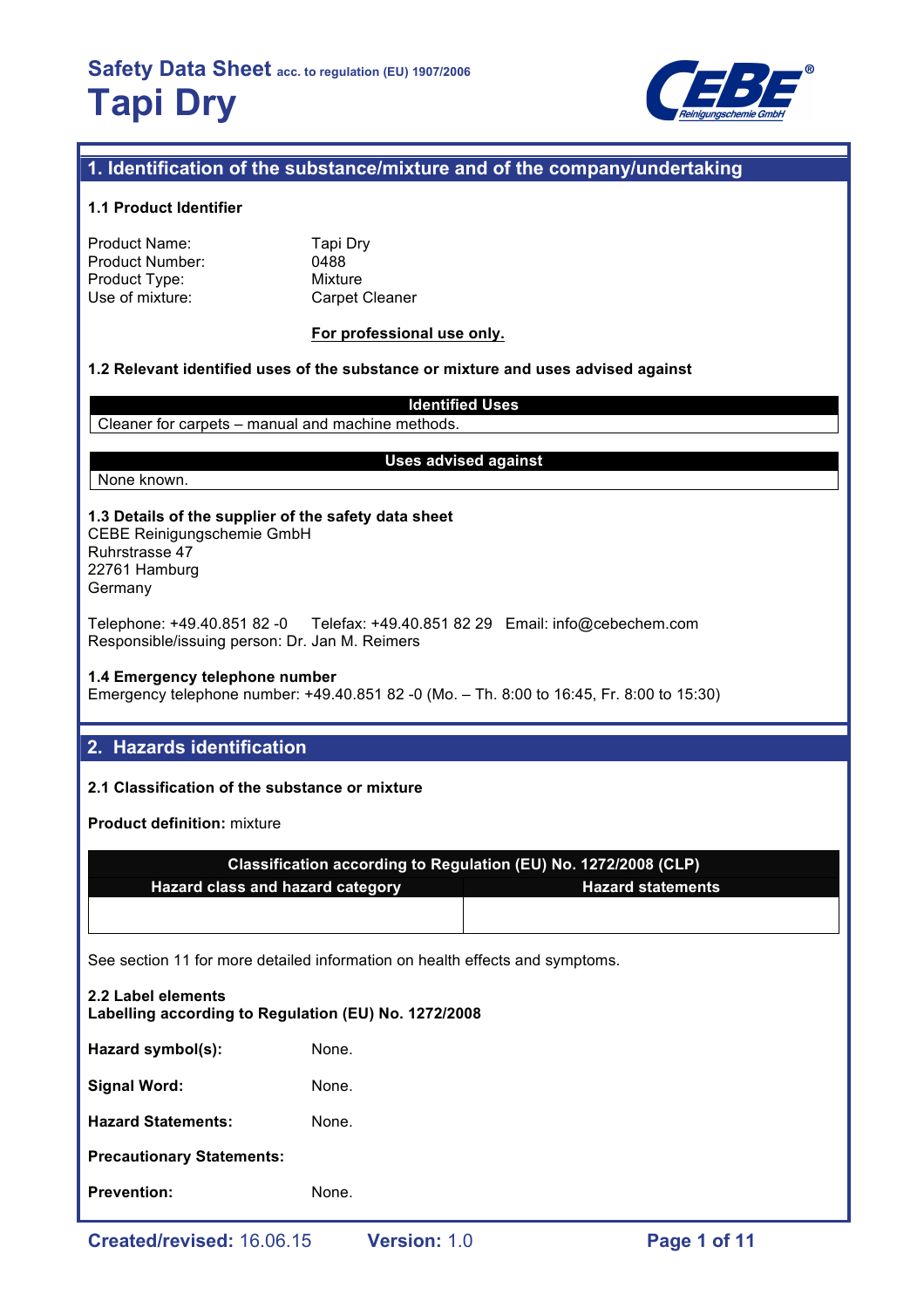

| <b>Reaction:</b> | None. |
|------------------|-------|
| Storage:         | None. |
| Disposal:        | None. |

**Additional labelling elements:** None.

# **2.3 Other hazards**

**Other hazards that do not lead to a classification:** Not applicable.

# **3. Composition/information on ingredients**

# **3.2 Mixtures**

| <b>Hazardous</b><br><b>Components</b> | <b>Identifiers</b>            | $Wt.-%$   | <b>Classification</b><br>(EU) 1272/2008                     |
|---------------------------------------|-------------------------------|-----------|-------------------------------------------------------------|
| Propan-2-ol                           | EG: 200-661-7<br>CAS: 67-63-0 | $1 - 5\%$ | Flam. Liq. 2, H225<br>Eye Irrit. 2, H319<br>STOT SE 3, H336 |

See section 16 for the full wording of the above mentioned H-statements.

At the time of creation of this data sheet no further ingredients were classified as hazardous to health or environment or were contained in concentrations that did not mandate their mention in this section.

# **4. First aid measures**

# **4.1 Description of first aid measures**

**Eye contact**: Immediately flush eyes with plenty of water, occasionally lifting the upper and lower eyelids. Check for and remove any contact lenses. In case of irritation consult a physician.

**Inhalation**: Remove victim to fresh air and keep at rest in a position comfortable for breathing. Get medical attention if symptoms occur.

**Skin contact:** Flush contaminated skin with plenty of water. Remove contaminated clothing and shoes. Get medical attention if symptoms occur.

**Ingestion:** Rinse mouth with water. Do not induce vomiting unless directed to do so by medical personnel. Get medical attention if symptoms occur.

**Protection of first-aiders:** No action shall be taken involving any personal risk or without suitable training.

# **4.2 Most important symptoms and effects, both acute and delayed**

# **Potential acute health effects**

**Eye contact:** No known significant effects or critical hazards. **Inhalation:** No known significant effects or critical hazards. **Skin contact:** No known significant effects or critical hazards. **Ingestion:** No known significant effects or critical hazards.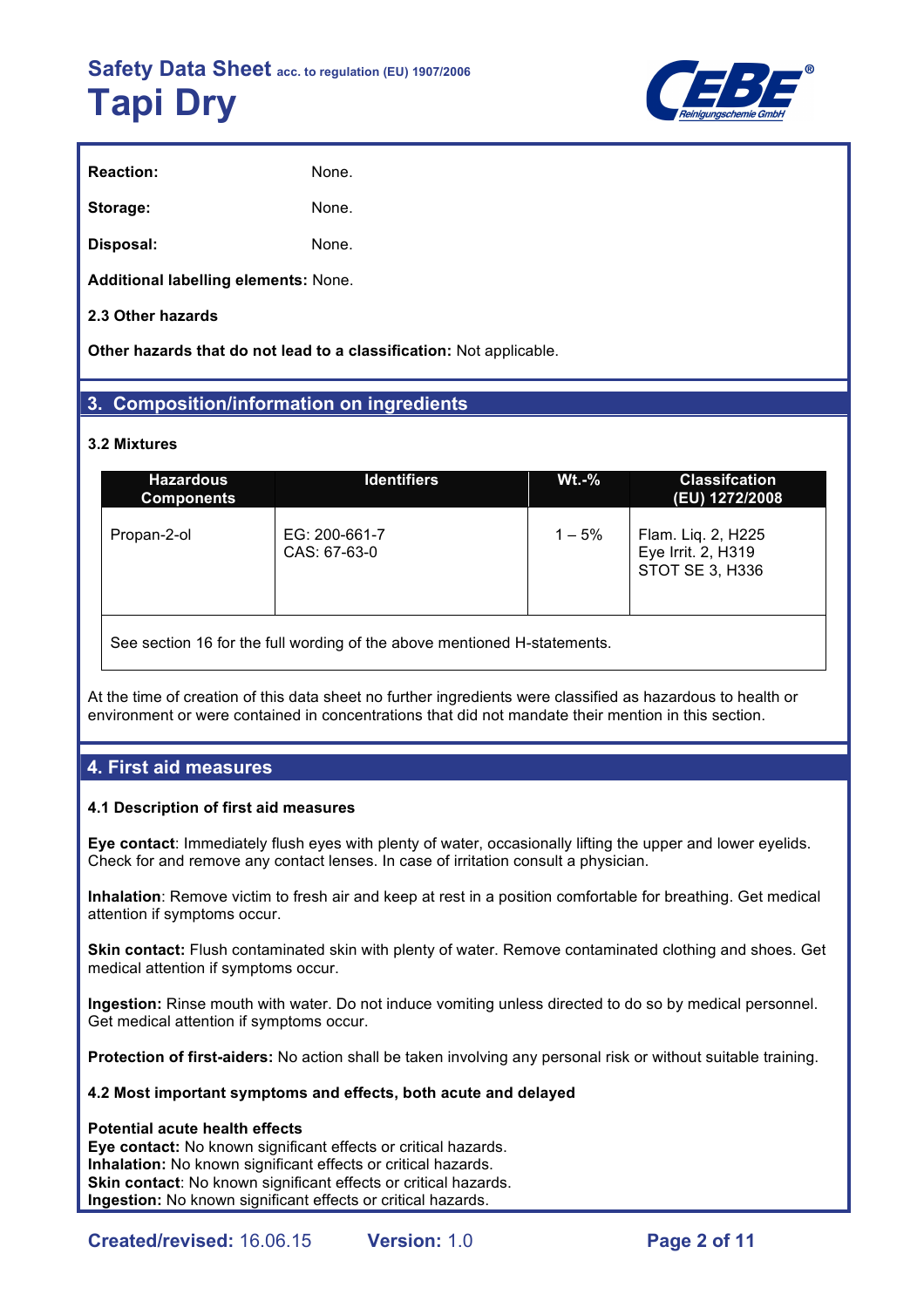

**Signs / symptoms of overexposure Eye contact**: No specific data. **Inhalation**: No specific data. **Skin contact**: No specific data. **Ingestion:** No specific data.

# **4.3 Indication of any immediate medical attention and special treatment needed**

**Indications for the physician:** Treat symptomatically. If larger amounts have been swallowed or inhaled consult specialist for poisoning.

**Special treatement:** No special treatment.

# **5. Fire fighting measures**

# **5.1 Extinguishing media**

**Suitable extinguishing media:** Use an extinguishing agent suitable for the surrounding fire.

**Unsuitable extinguishing media:** None known.

# **5.2 Special hazards arising from the substance or mixture**

**Hazards from the substance or mixture**: In a fire or if heated, a pressure increase will occur and the container may burst.

**Hazardous combustion products:** Decomposition products may include the following materials: carbon dioxide, carbon monoxide, oxides.

# **5.3 Advice for firefighters**

**Special precautions for fire- fighters:** In case of fire the scene cordon immediately removing all persons from the danger area. No action shall be taken involving any personal risk or without suitable training. Move containers from fire area if safe to do so. Spray fire-exposed containers with water to cool.

**Special protective equipment for firefighters:** Fire fighters should wear proper protective equipment.

# **6. Accidental release measures**

# **6.1 Personal precautions, protective equipment and emergency procedures**

**For persons that are not emergency technicians:** No action shall be taken involving any personal risk or without suitable training. Evacuate surrounding areas. Keep unnecessary and unprotected personnel from entering. Do not touch or walk through spilled material. Avoid breathing vapor or mist. Ensure adequate ventilation. In case of insufficient ventilation wear suitable respiratory equipment. Put on appropriate personal protective equipment.

**For first aid personel in case of emergency:** If protective equipment/clothing is needed in case of accidental release, Section 8 should be consulted for appropriate and inappropriate materials. See section 8 for further information on hygiene measures.

# **6.2 Environmental precautions**

Avoid the proliferation and dispersal of spilled material and contact with soil, waterways, drains and sewers. Inform the relevant authorities if the product has caused environmental pollution (sewers, waterways, soil or air).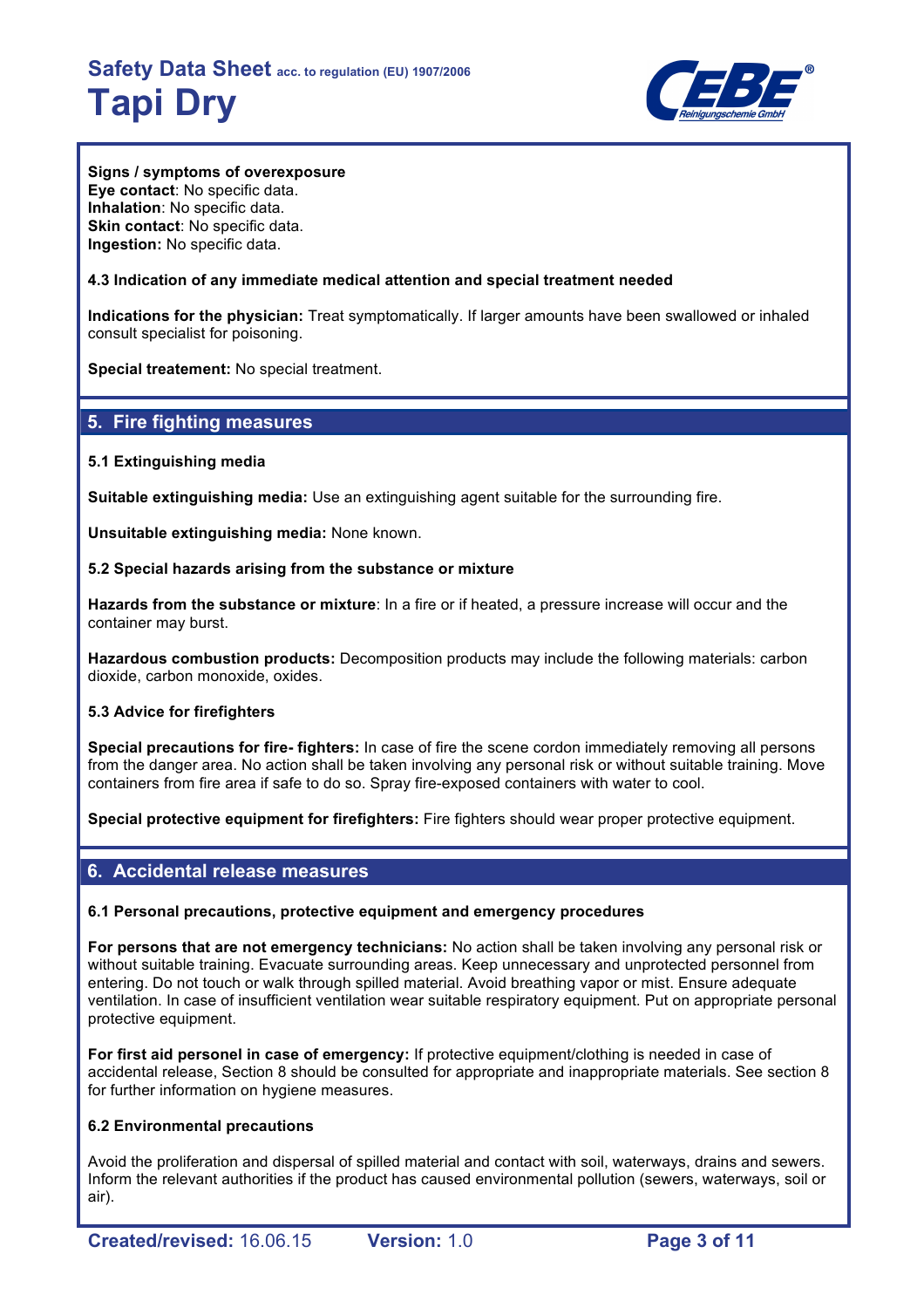

# **6.3 Methods and materials for containment and cleaning up**

**Small amounts:** Take a dustpan and brush and place in an appropriate waste disposal.

**Large amounts:** avoid entry into sewers, water courses, basements, or confined areas.Collect spilt material using non-flammable absorption agent (eg. sand, earth, vermiculite or diatomaceous earth) and hand it in for disposal according to local regulations in an appropriate container (see section 13).

# **6.4 Reference to other sections**

See Section 1 for emergency contact information. See Section 8 for information on appropriate personal protective equipment. See Section 13 for additional waste treatment information.

# **7. Handling and storage**

The information in this section contains generic advice and guidance. The list of Identified Uses in Section 1 should be consulted for any exposure scenario or when exposure scenarios on the available applicationspecific information.

# **7.1 Precautions for safe handling**

**Protective measures:** Put on appropriate personal protective equipment (see Section 8).

**Advice on general occupational hygiene:** Eating, drinking and smoking should be prohibited in areas where this material is handled, stored and processed. After use or contact with the substance immediately wash hands and face especially before eating, drinking and smoking. Remove contaminated clothing and protective equipment before entering eating areas. See Section 8 for additional information on hygiene measures.

# **7.2 Conditions for safe storage, including any incompatibilities**

Store between the following temperatures: 0 to 40°C (32 to 104°F). Store in accordance with local regulations. Keep only in original container. Protect from direct sunlight. Store in a dry, cool and wellventilated area, away from incompatible materials (see section 10) and do not store with food and drink. Hold container tightly closed and sealed until ready to use. Containers that have been opened must be carefully resealed and kept upright to prevent leakage. Do not store in unlabelled containers. Use appropriate container to avoid environmental contamination.

# **7.3 Specific end use(s)**

**Recommendations:** No information available.

# **8. Exposure controls/personal protection**

The information in this section contains generic advice and guidance. The list of Identified Uses in Section 1 should be consulted for any exposure scenario or when exposure scenarios on the available applicationspecific information.

# **8.1 Control parameters**

#### **Occupational exposure limit values**

| <b>Name of substance</b> | <b>Exposure limit value</b>                        |
|--------------------------|----------------------------------------------------|
| Propan-2-ol              | WEL<br>200ml/m <sup>3</sup> , 500mg/m <sup>3</sup> |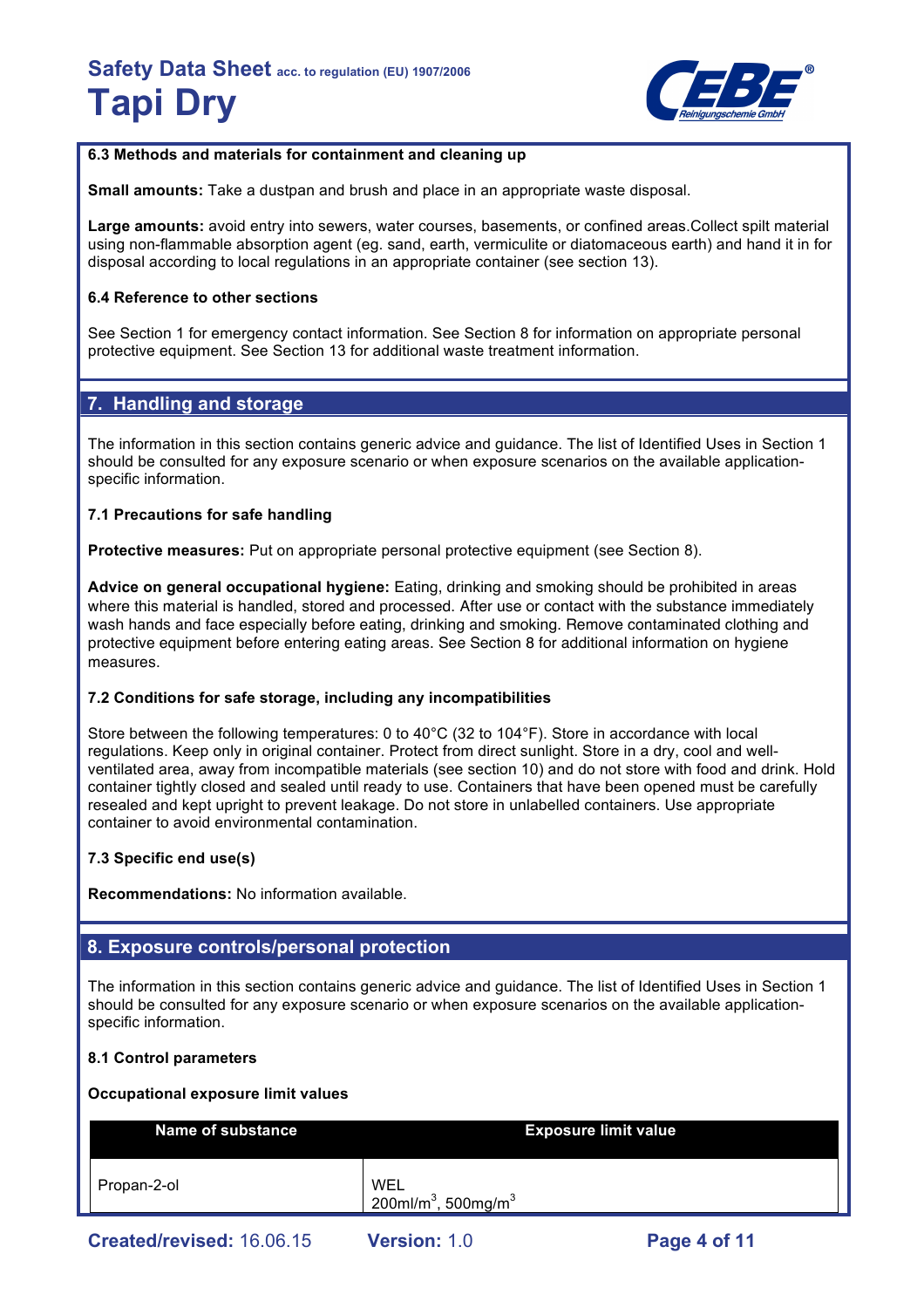

Short term value: Limit: Cat II(2)

### **Recommended monitoring procedures**

If this product contains ingredients with exposure limits, monitoring procedures are personal, (related to workplace) or biological monitoring may be required to determine the effectiveness of the ventilation or other control measures and / or the necessity to use respiratory protective equipment. Reference should be made to European Standard EN 689 for methods for the assessment of exposure by inhalation to chemical agents and national guidance documents for methods for the determination of hazardous substances.

### **Derived effect levels**

Derived No Effect Level - DNEL values:

Propan-2-ol:

Workers: Chronic effects - skin contact (1 d): 888 mg / kg Workers: Chronic effects - Inhalation 500 mg /  $m<sup>3</sup>$ Consumers: Chronic effects - skin contact (1 d): 319 mg / kg Consumers: Chronic effects - inhalation: 89 mg /  $m<sup>3</sup>$ Consumers: Chronic effects - ingestion (1 d): 26 mg / kg

### **Predicted effect concentrations**

Predicted No Effect Concentration - PNEC:

Propan-2-ol Fresh Water: 140.9 mg / l Seawater: 140.9 mg / l Freshwater sediment: 552 mg / kg Sea sediment: 552 mg / kg Ground: 28 mg / kg

# **8.2 Limitation and monitoring of exposure**

**Appropriate etechnical controls:** Use only with adequate ventilation. Process enclosures, local exhaust ventilation or other engineering controls be used to keep worker exposure to airborne contaminants below any recommended or statutory limits. The engineering controls also need to keep gas, vapor or dust concentrations below any lower explosive limits. Use explosion-proof ventilation equipment.

#### **Personal protective measures**

**Hygiene measures:** After handling chemical products and at the end of the working day as well as before eating, smoking and using the toilet thoroughly wash hands, forearms and face. Select appropriate techniques to remove potentially contaminated clothing. Wash contaminated clothing before reusing. Ensure that eyewash stations and safety showers are close to the work area.

**Eye protection / face protection (EN 166):** No special recommendations.

**Hand protection (EN 374):** No special recommendations.

**Skin protection (EN 14605):** Before handling this product the personal protective equipment should be selected on the basis of the task and the associated risks to be carried out and approved by a specialist.

**Other skin protection:** Appropriate footwear and any additional skin protection measures based on the task being performed and the risks involved and should be approved by a specialist.

**Respiratory protection (EN 143, 14387):** Under normal and intended conditions of product use no respirator is required. If workers are exposed to concentrations above the exposure limit, they must use appropriate, certified respirators.

**Thermal hazards:** Not applicable.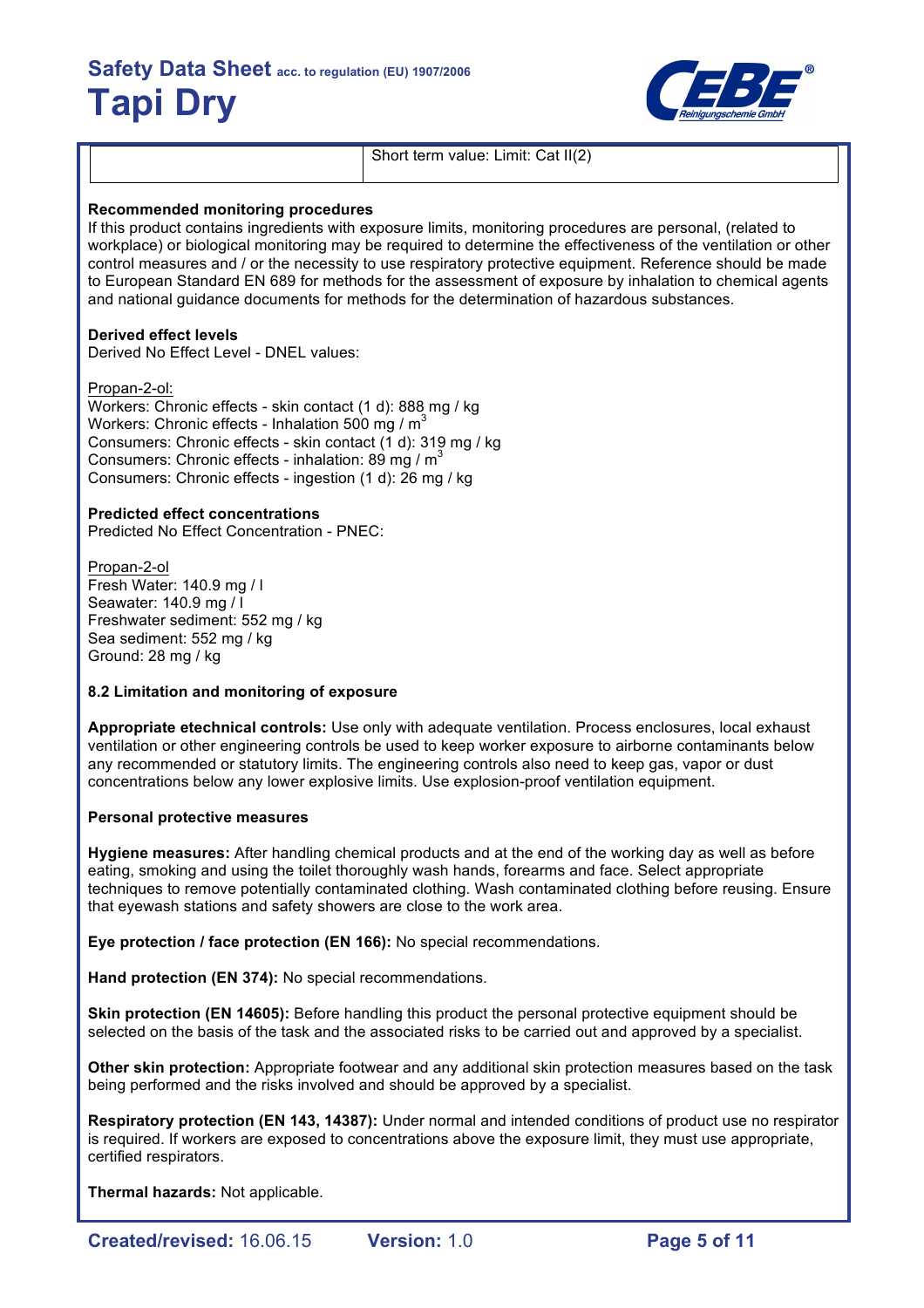

**Delimitation and monitoring of the environmental exposition:** Emissions from ventilation or work process equipment should be checked to ensure they comply with the requirements of environmental protection legislation. In some cases, fume scrubbers, filters or engineering modifications to the process equipment will be necessary to reduce emissions to acceptable levels.

# **9. Physical and chemical properties**

- **9.1 Information on basic physical and chemical properties**
- **a) Appearance: Form:** powder **Color:** yellow-orange
- **b) Odor:** like solvent
- **c) Odor threshold:** Not applicable and/or not determined for this mixture
- **d) pH:**  $7.0 \pm 0.5$  at 20 $^{\circ}$ C and 10g/l H<sub>2</sub>O
- **e) Freezing/melting point:** Not applicable and/or not determined for this mixture
- **f) Boiling point/boiling range:** Not applicable and/or not determined for this mixture
- **g) Flash point:** Not applicable and/or not determined for this mixture
- **h) Evaporation rate:** Not applicable and/or not determined for this mixture
- **i) Flammability (solid, gas):** Not applicable and/or not determined for this mixture
- **j) Upper/lower explosion limit:** Not applicable and/or not determined for this mixture
- **k) Vapor pressure:** Not applicable and/or not determined for this mixture
- **l) Relative vapor density:** Not applicable and/or not determined for this mixture
- **m) Density:** Not applicable and/or not determined for this mixture
- **n) Solubility** easily soluble in the following substances: Not applicable and/or not determined for this mixture
- **o) partition coefficient:** n-octanol/water: Not applicable and/or not determined for this mixture
- **p) Ignition temperature:** Not applicable and/or not determined for this mixture
- **q) Thermal decomposition:** Not applicable and/or not determined for this mixture
- **r) Viscositiy, dynamic:** Not applicable and/or not determined for this mixture
- **s) Explosive properties:** Not applicable and/or not determined for this mixture
- **t) Oxidizing properties:** Not applicable and/or not determined for this mixture

# **9.2 Other information**

No further information available.

# **10. Stability and reactivity**

# **10.1 Reactivity**

For this product or its ingredients no specific test data related to reactivity are available.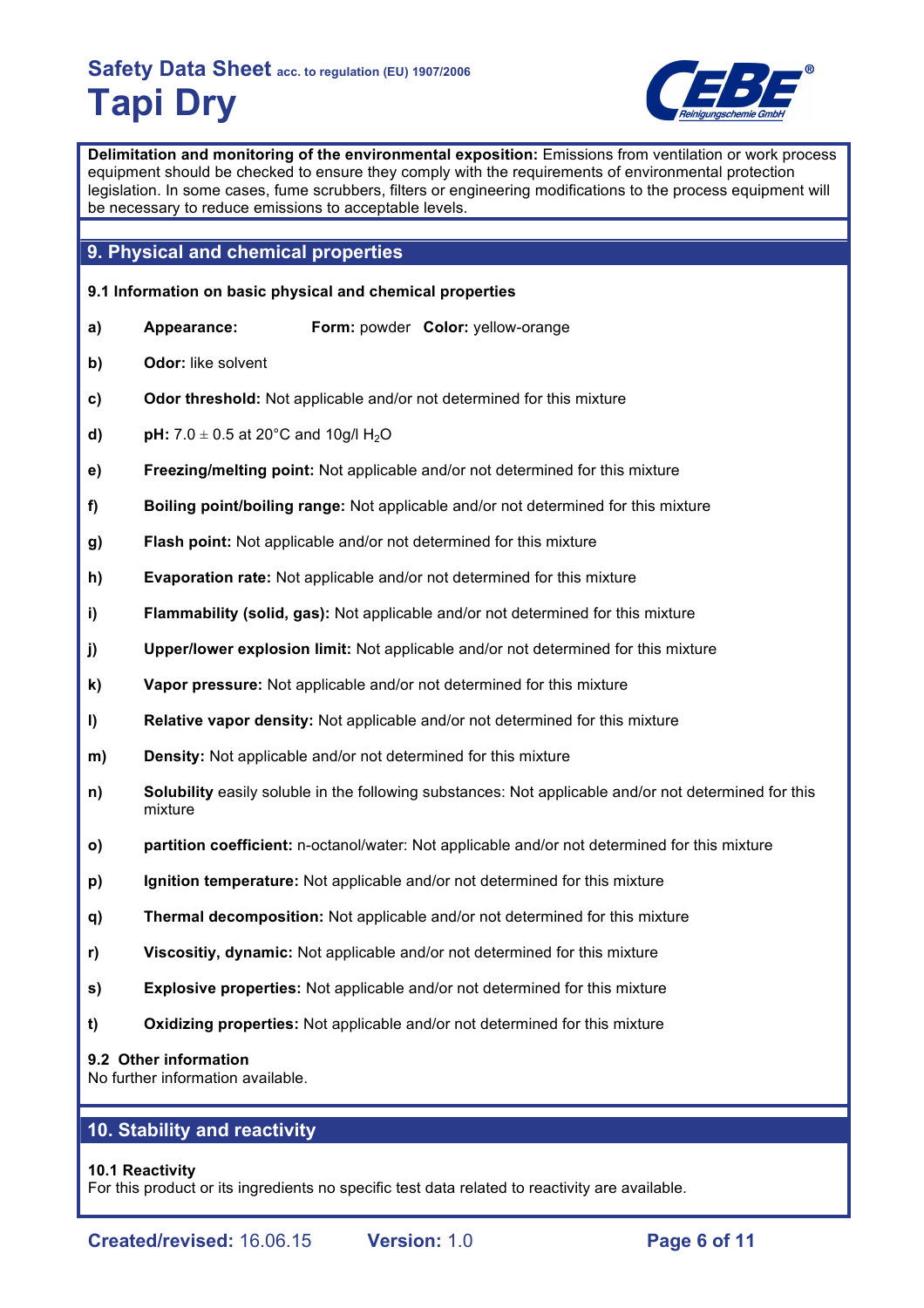

# **10.2 Chemical stability**

The product is stable.

**10.3 Possibility of hazardous reactions**

Dangerous reactions will not occur under normal storage conditions and under normal use.

# **10.4 Conditions to avoid**

No specific data.

### **10.5 Incompatible materials**

No specific data.

# **10.6 Hazardous decomposition products**

Under normal conditions of storage and use, hazardous decomposition products should not be produced.

# **11. Toxicological information**

# **11.1 Information on toxicological effects**

**a) acute toxicity:**

| Name of<br><b>Substance</b> | <b>Result</b>                                              | <b>Species</b>       | <b>Dose</b>                              | <b>Exposition</b> |
|-----------------------------|------------------------------------------------------------|----------------------|------------------------------------------|-------------------|
| Propan-2-ol                 | $LD_{50}$ Oral<br>$LC_{50}$ Dermal<br>$LD_{50}$ Inhalative | Rat<br>Rat<br>Rabbit | 5,280 mg/kg<br>47.5 mg/l<br>12,800 mg/kg | 8 hours<br>-      |

**Conclusion/Summary:** Not determined for this mixture.

# **b) Irritation to skin; c) Irritation to eyes; d) Sensitisation**

| Name of<br><b>Substance</b> | <b>Result</b>                                                                | <b>Species</b>                 | <b>Points</b>                                                                        | <b>Exposition</b>                                         | <b>Observation</b>                                        |
|-----------------------------|------------------------------------------------------------------------------|--------------------------------|--------------------------------------------------------------------------------------|-----------------------------------------------------------|-----------------------------------------------------------|
| Propan-2-ol                 | Skin: No irritation<br>Eyes: irritating<br>Sensitization: not<br>sensitizing | Rabbit<br>Rabbit<br>Guinea Pig | $\overline{\phantom{0}}$<br>$\overline{\phantom{0}}$<br>$\qquad \qquad \blacksquare$ | -<br>$\overline{\phantom{a}}$<br>$\overline{\phantom{a}}$ | -<br>$\overline{\phantom{0}}$<br>$\overline{\phantom{0}}$ |

**Conclusion / Summary:** No known significant effects or critical hazards.

**e) Germ cell mutagenicity: Conclusion / Summary:** No known significant effects or critical hazards.

**f) carcinogenicity: Conclusion / Summary:** No known significant effects or critical hazards.

**g) reproductive toxicity:**

**Conclusion / Summary:** No known significant effects or critical hazards.

**h) specific target organ toxicity single exposure Conclusion / Summary:** No known significant effects or critical hazards.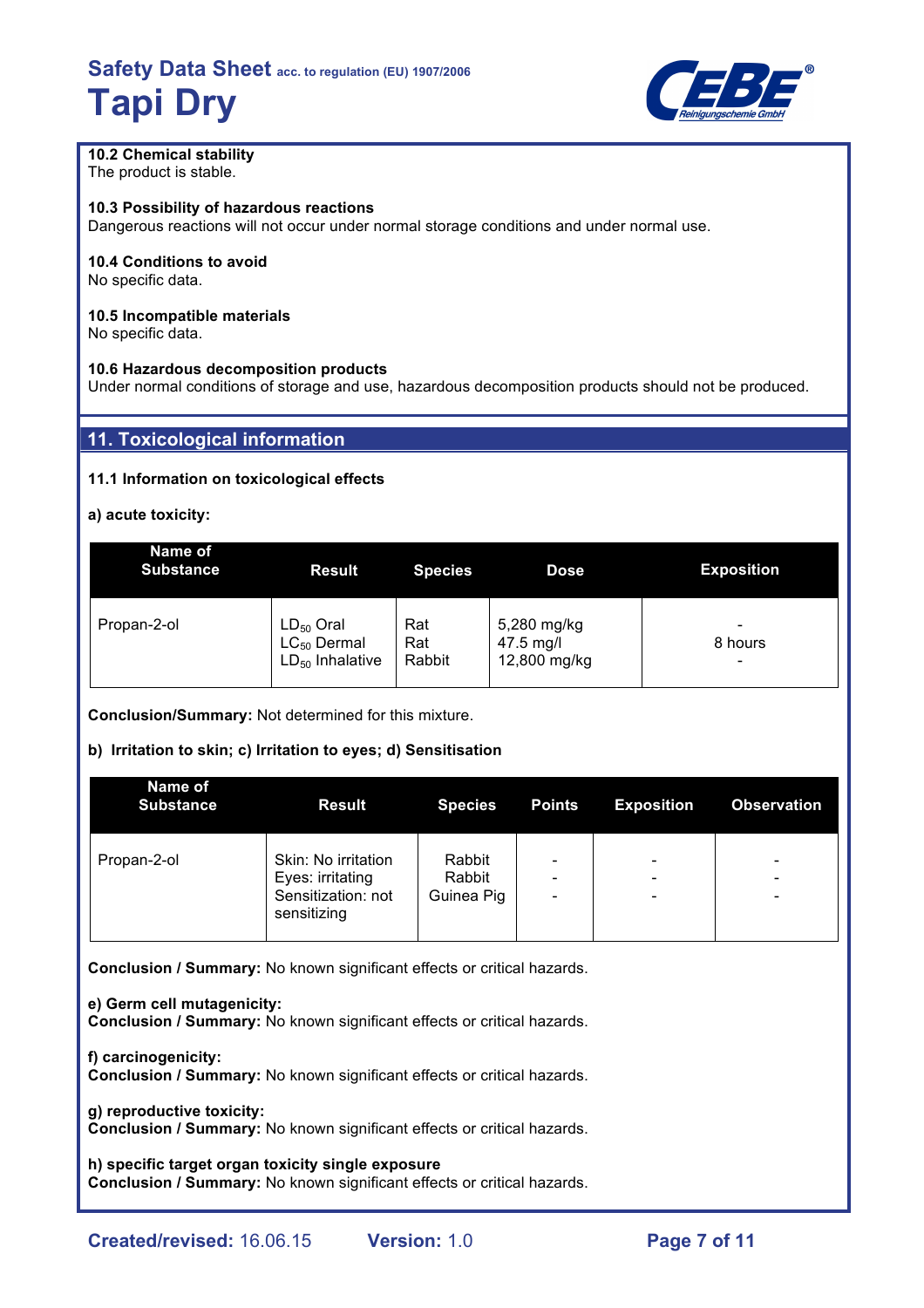

| i) specific target organ toxicity after repeated exposure                                                                                                       | Conclusion / Summary: No known significant effects or critical hazards.                                                                                                                                                                                                                                                                                        |                                             |                                              |
|-----------------------------------------------------------------------------------------------------------------------------------------------------------------|----------------------------------------------------------------------------------------------------------------------------------------------------------------------------------------------------------------------------------------------------------------------------------------------------------------------------------------------------------------|---------------------------------------------|----------------------------------------------|
| j) Aspiration hazard                                                                                                                                            | Conclusion / Summary: No known significant effects or critical hazards.                                                                                                                                                                                                                                                                                        |                                             |                                              |
| <b>Teratogenicity</b>                                                                                                                                           | Conclusion / Summary: No known significant effects or critical hazards.<br>Information on the likely routes of exposure: No known significant effects or critical hazards.                                                                                                                                                                                     |                                             |                                              |
| Potential acute health effects<br>Inhalation: No known significant effects or critical hazards.<br>Ingestion: No known significant effects or critical hazards. | Skin contact: No known significant effects or critical hazards.<br>Eye contact: No known significant effects or critical hazards.                                                                                                                                                                                                                              |                                             |                                              |
| Inhalation: No specific data.<br>Ingestion: No specific data.<br>Skin contact: No specific data.<br>Eye contact: No specific data.                              | Symptoms related to the physical, chemical and toxicological characteristics                                                                                                                                                                                                                                                                                   |                                             |                                              |
|                                                                                                                                                                 | Delayed and immediate effects and also chronic effects from short and long term exposure                                                                                                                                                                                                                                                                       |                                             |                                              |
| <b>Short term exposure</b>                                                                                                                                      |                                                                                                                                                                                                                                                                                                                                                                |                                             |                                              |
| Potential delayed effects: Not determined for the mixture.                                                                                                      | Potential immediate effects: Not determined for the mixture.                                                                                                                                                                                                                                                                                                   |                                             |                                              |
| Long-term exposure                                                                                                                                              |                                                                                                                                                                                                                                                                                                                                                                |                                             |                                              |
| Potential delayed effects: Not determined for the mixture.                                                                                                      | <b>Potential immediate effects:</b> Not determined for the mixture.                                                                                                                                                                                                                                                                                            |                                             |                                              |
| <b>Potential chronic health effects</b>                                                                                                                         |                                                                                                                                                                                                                                                                                                                                                                |                                             |                                              |
| <b>Conclusion / Summary: Not determined for the mixture.</b>                                                                                                    |                                                                                                                                                                                                                                                                                                                                                                |                                             |                                              |
| <b>General:</b> No known significant effects or critical hazards.                                                                                               | Carcinogenicity: No known significant effects or critical hazards.<br>Mutagenicity: No known significant effects or critical hazards.<br>Teratogenicity: No known significant effects or critical hazards.<br>Developmental effects: No known significant effects or critical hazards.<br>Fertility effects: No known significant effects or critical hazards. |                                             |                                              |
| Other information: Not determined for the preparation.                                                                                                          |                                                                                                                                                                                                                                                                                                                                                                |                                             |                                              |
| 12. Ecological information                                                                                                                                      |                                                                                                                                                                                                                                                                                                                                                                |                                             |                                              |
| <b>12.1 Toxicity</b>                                                                                                                                            |                                                                                                                                                                                                                                                                                                                                                                |                                             |                                              |
| Name of<br>substance                                                                                                                                            | <b>Result</b>                                                                                                                                                                                                                                                                                                                                                  | <b>Species</b>                              | <b>Expos</b>                                 |
| Propan-2-ol                                                                                                                                                     | $LC_{50}$ 9,640 mg/l<br>$EC_{50}$ 13,299 mg/l<br>$EC_{50} > 1,000$ mg/l<br>$EC_{10}$ 5,175 mg/l                                                                                                                                                                                                                                                                | Fish<br>Daphnia<br>Algae<br><b>Bacteria</b> | 96 hours<br>48 hours<br>72 hours<br>18 hours |

Ground

 $EC_{50} > 1,000$  mg/l

-

**Exposition**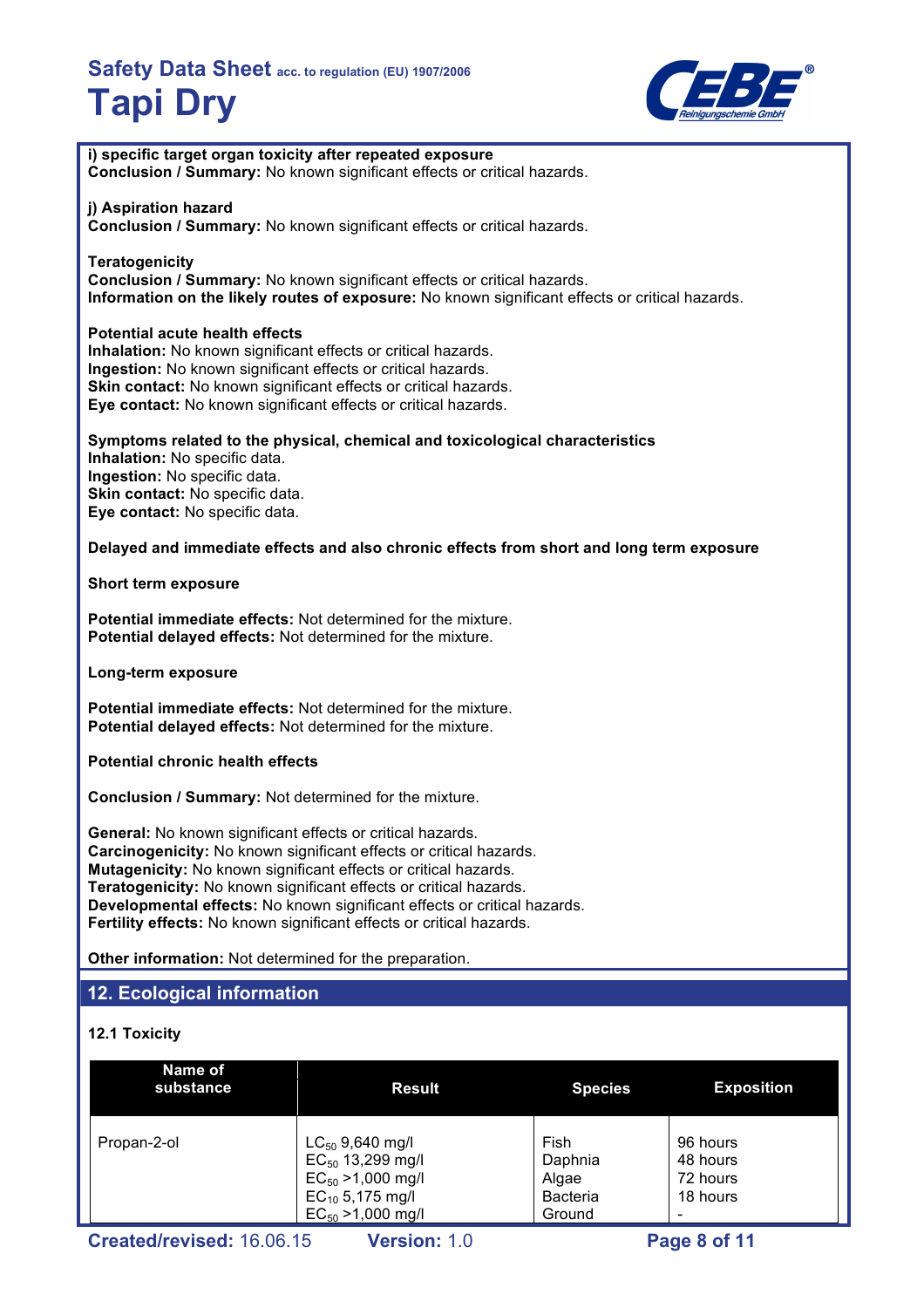

|--|

**Conclusion/Summary:** Not determined for this mixture.

### **12.2 Persistence and degradability**

**Conclusion/Summary:** The surface active ingredients contained in this product are biologically degradable according to regulation 648/2004 EC.

### **12.3 Bioaccumulative potential**

**Conclusion/Summary:** Not determined for this mixture.

#### **12.4 Mobility in soil**

**Partition coefficient ground/water (K<sub>OC</sub>):** Not determined for this mixture. **Mobility:** Not determined for this mixture.

**12.5 Results of PBT and vPvB assessment**

**PBT:** not applicable **vPvB:** not applicable

# **12.6 Other adverse effects**

No special effects or hazards known.

# **13. Disposal considerations**

The information in this section contains generic advice and guidance. The list of Identified Uses in Section 1 should be consulted for any exposure scenario or when exposure scenarios on the available applicationspecific information.

Waste disposal according to EC Directives on waste and hazardous waste. Waste codes should be assigned by the user, preferably in collaboration with the waste disposal authorities.

# **13.1 Waste treatment methods**

# **Product**

**Methods of disposal:** The generation of waste should be avoided or minimized wherever possible. Empty containers or liners may retain some product residues. Material and its container must be disposed of in a safe way. Significant quantities of waste product residue should not be disposed of via the foul sewer but processed in a suitable effluent treatment plant. Dispose of surplus and non-recyclable products via a licensed waste disposal contractor. Disposal of this product, solutions and any by-products should at all times comply with the environmental protection requirements and waste disposal legislation and the requirements of local authorities. Avoid the proliferation and dispersal of spilled material and contact with soil, waterways, drains and sewers.

**Hazardous waste:** According to the information available to the supplier at the time of creation/editing of this safety data sheet this product is not regulated as hazardous waste in the sense of EU regulation 2008/98/EC.

#### **Packaging**

**Methods of disposal:** The generation of waste should be avoided or minimized wherever possible. Waste packaging should be recycled.

**Special precautions:** This material and its container must be disposed of in a safe way. Empty containers or liners may retain some product residues. Avoid the proliferation and dispersal of spilled material and contact with soil, waterways, drains and sewers.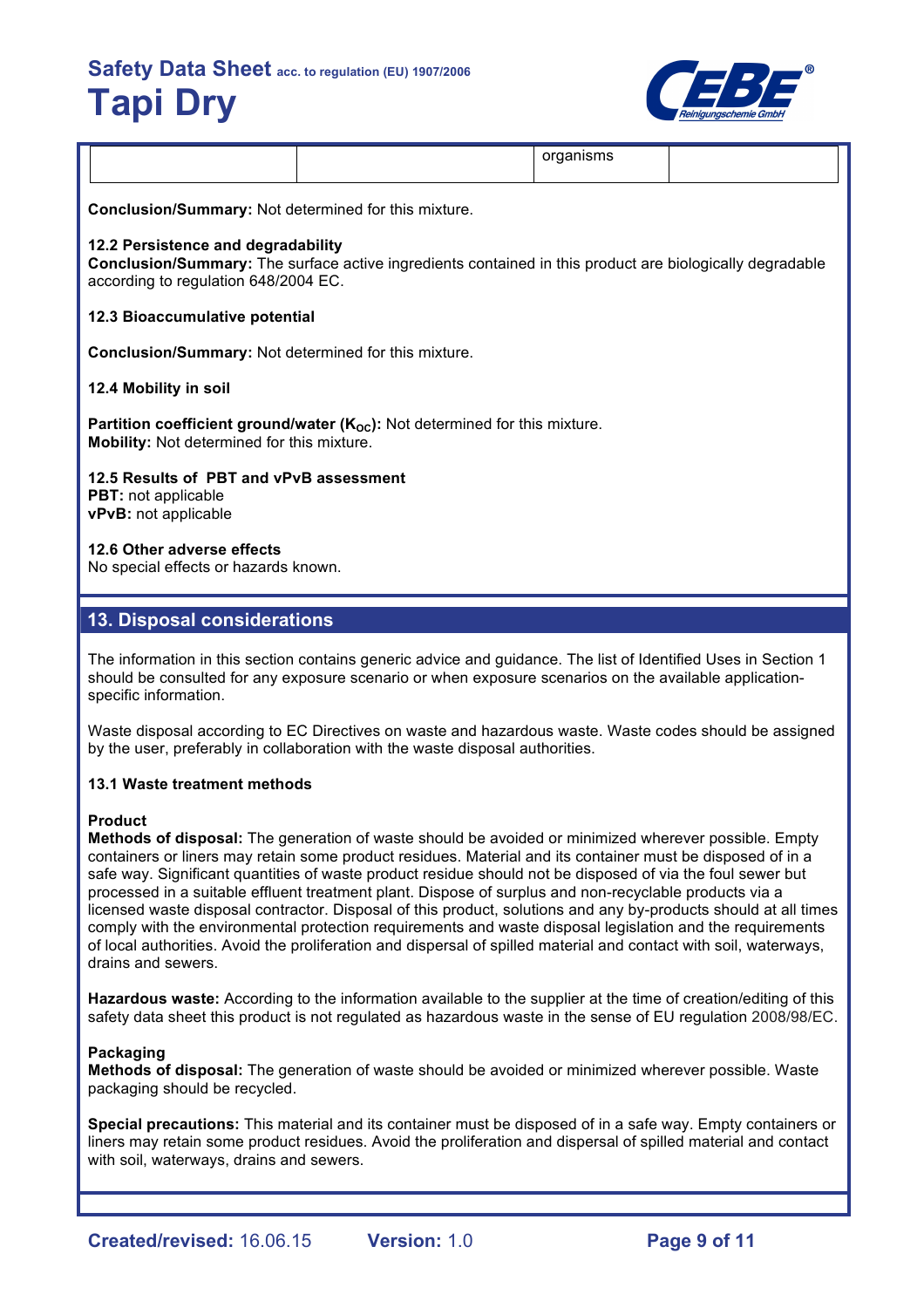

# **14. Transport information**

|                                          | <b>ADR/RID</b> | <b>ADR/ADNR</b> | <b>IMDG</b>    | <b>IATA</b>              |
|------------------------------------------|----------------|-----------------|----------------|--------------------------|
| 14.1 UN Number                           | Not regulated. | Not regulated.  | Not regulated. | Not regulated.           |
| 14.2 UN proper<br>shipping name          | ٠              |                 |                | $\overline{\phantom{a}}$ |
| 14.3 Transport<br>hazard class(es)       | -              |                 |                | $\overline{\phantom{0}}$ |
| 14.4 Packing<br>group                    |                |                 |                | ۰                        |
| 14.5<br>Environmental<br>hazards         | No.            | No.             | No.            | No.                      |
| 14.6 Special<br>precautions for<br>iuser | None.          | None.           | None.          | None.                    |

**14.7 Transport in bulk according to Annex II of MARPOL 73/78 and the IBC Code** Not applicable.

**Multiplier according to ADR / RID 1.1.6.3:** Not applicable.

**Tunnel restriction code:** Not applicable.

# **15. Regulatory information**

**15.1 Safety, health, and environmental regulations/legislation specific for the substance/mixture**

**EC-Regulation Nr. 1907/2006 (REACh)**

**Appendix XIV - Index of substances that require permission Substances causing special concern:** None of the ingredients is listed.

**Appendix XVII – Restriction of the production, the distribution, and the use of specific hazardous substances, mixtures, ans products:** Not applicable.

**Other EU-Regulations Contents according to 648/2004 EC:** <5% nonionic surfactants.

**15.2 Chemical safety assessment** This product contains substances that still require substance assessments.

# **16. Other information**

 $\triangleright$  Marks the information that was changed since the last version.

# **Abbreviations and acronyms:**

ADN/ADNR = European agreement for the international transport of hazardous materials on inland waterways

ADR = European agreement for the international transport of hazardous materials on roads

ATE = Estimation acute toxicity

BCF = Bio concentration factor